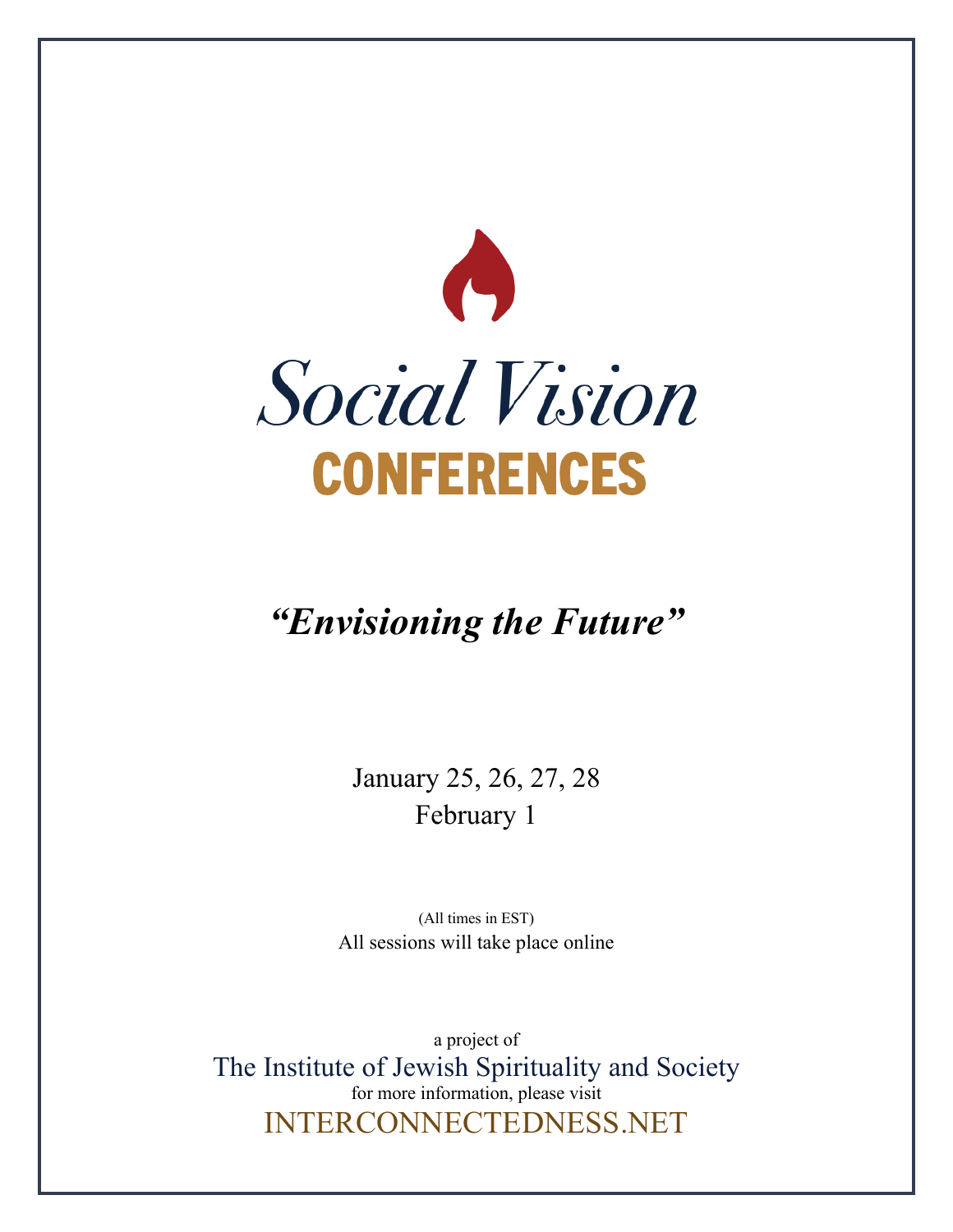## **Introduction and Overview**

\*\*\*

In the time since its publication, Professor Philip Wexler's *Social Vision: The Lubavitcher Rebbe's Transformative Paradigm for the World* has garnered critical acclaim amongst sociologists, religious scholars, journalists, and a wide spectrum of readers from all walks of life. The first volume to seriously explore the social ideas and activism of Rabbi Menachem Mendel Schneerson (1902-1994), *Social Vision* mines the corpus of his teachings and writings to derive a possible blueprint for the future of society.

#### \*\*\*

In September 2020, the first *Social Vision Conference* was held. The groundbreaking event brought together an interdisciplinary group of world-renowned scholars to reflect on and discuss the far-reaching implications of topics contained within the book. This conference explored themes such as "Spirituality and Modern Life," "Spiritual Environmentalism," and "Religion as Therapeutic to the Modern World." At the conclusion of the three-day symposium, it became clear that the conversation was far from over.

Thus, the ongoing *Social Vision Conferences* were born. The "Envisioning the Future Conference" will continue to explore what Jewish spiritual/mystical teachings can offer as components of a future society. This second conference includes not only academics but expansive voices from the worlds of activism and religiosity. Each day has been organized around a theme, positioning not only individual panelists but the panels *themselves*, to function in dialogue with one another.

#### \*\*\*

### Topics:

Monday, Jan. 25: Environmentalism Tuesday, Jan. 26: Diversity in Practice Wednesday, Jan. 27: Social Justice and Spirituality Thursday, Jan. 28: Education Monday, Feb. 1: Looking Forwards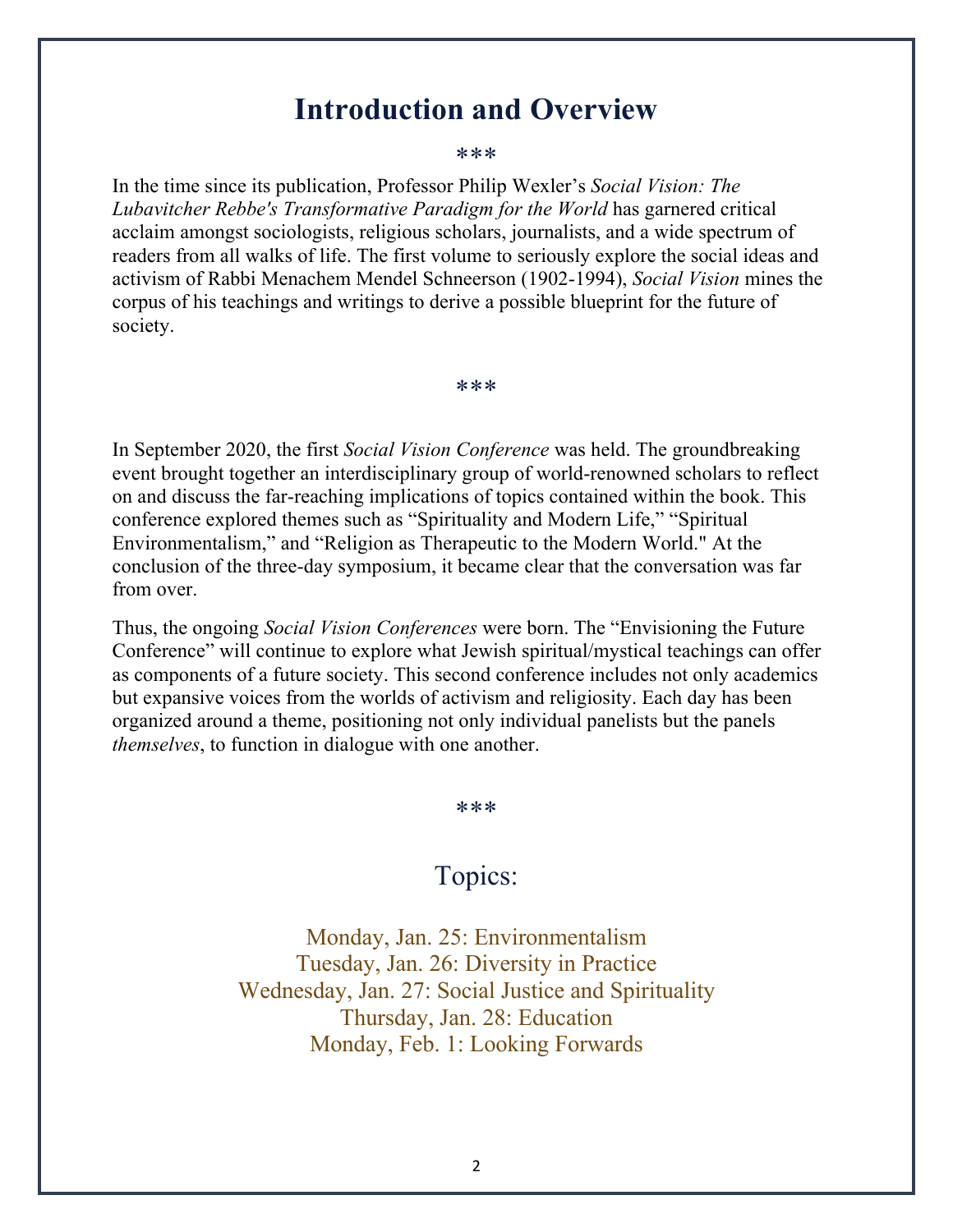| Monday, January 25 <sup>th</sup> : Environmentalism |                                                                                                                                                            |  |
|-----------------------------------------------------|------------------------------------------------------------------------------------------------------------------------------------------------------------|--|
| $10:30$ am $-11:00$ am                              | *Welcome to the Social Vision Conferences*                                                                                                                 |  |
|                                                     |                                                                                                                                                            |  |
| $11:00$ am $- 12:00$ pm                             | "The Future of Planet Earth"<br>Sandra Lubarsky, Ph.D. (Flagstaff College)                                                                                 |  |
|                                                     | Jon Erickson, Ph.D. (University of Vermont)<br>Steve Brenner, Ph.D. (Bar Ilan University)                                                                  |  |
| $12:00 \text{ pm} - 1:00 \text{ pm}$                | <b>Lunch Break</b>                                                                                                                                         |  |
| $1:00 \text{ pm} - 2:00 \text{ pm}$                 | "Earth, Wind & Fire: The Dawning of a New Day"                                                                                                             |  |
|                                                     | Erik Peckar (Vineyard Power)<br>Bill McKibben (350.org, Middlebury College)<br>Rebecca Martusewicz, Ph.D. (Eastern Michigan<br>University)                 |  |
| $3:30 \text{ pm} - 4:30 \text{ pm}$                 | "Spiritual Ecology"                                                                                                                                        |  |
|                                                     | Ariel Evan Mayse, Ph.D. (Stanford University)<br>Ellen Bernstein (Founder of Shomrei Adamah)<br>Janna Siller (Adamah, Hazon)<br>Adam Berman (Urban Adamah) |  |
| <b>Monday, January 25th: Evening Session</b>        |                                                                                                                                                            |  |
| 5:30 pm $-6:30$ pm                                  | <b>Learning Workshop:</b> "What Does Chassidus have to say about<br>Environmentalism?"                                                                     |  |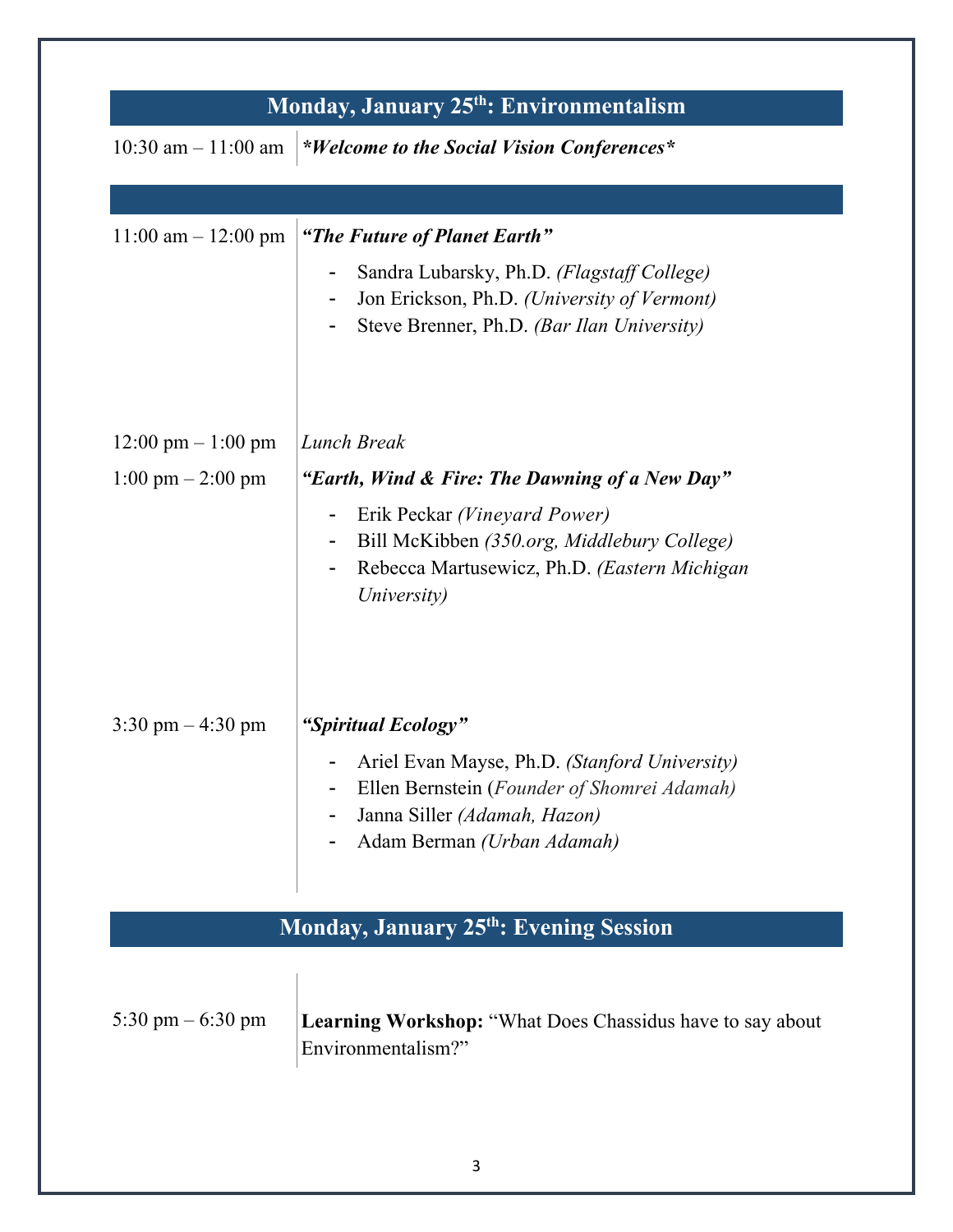|                                     | 10:00 am $-11$ : 00 am   "Diversity and the Future"                                                                                                                        |
|-------------------------------------|----------------------------------------------------------------------------------------------------------------------------------------------------------------------------|
|                                     | Charles Howard, Ph.D. (University of Pennsylvania)<br>David L. Cohen (Comcast Corporation)                                                                                 |
| $11:00$ am $- 1:00$ pm              | Lunch Break                                                                                                                                                                |
| $1:00 \text{ pm} - 2:00 \text{ pm}$ | "Race & Racism: An Interview with Kathy and Kenyon"                                                                                                                        |
|                                     | Kathy Humphrey, Ph.D. (University of Pittsburgh)<br>Kenyon Bonner, Ph.D. (University of Pittsburgh)<br>Liel Leibovitz, Ph.D. (Tablet Magazine)<br>$\overline{\phantom{a}}$ |
| $2:00 \text{ pm} - 3:00 \text{ pm}$ | "Hasidic Feminism: In Theory & Practice"                                                                                                                                   |
|                                     | Chava Green ( <i>Emory College</i> )<br>Tali Loewenthal, Ph.D. (University College London)<br>Michal Etzion (Bar-Ilan University)                                          |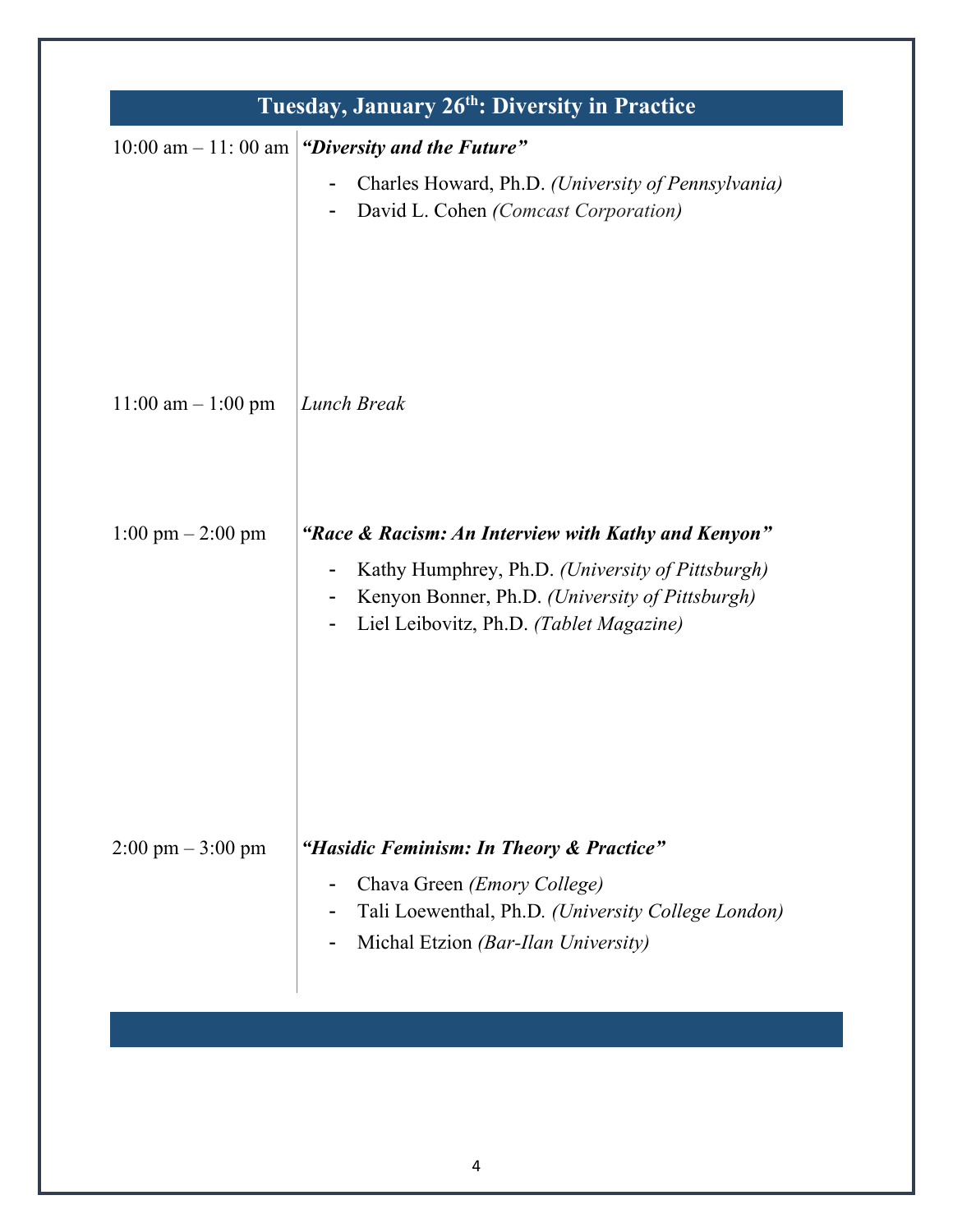| Wednesday, January 27 <sup>th</sup> : Social Justice and Spirituality |                                                                                                                                                                                                             |  |
|-----------------------------------------------------------------------|-------------------------------------------------------------------------------------------------------------------------------------------------------------------------------------------------------------|--|
| $1 \text{ pm} - 2 \text{ pm}$                                         | "A Paradigm Shift in Warehousing Human Beings"<br>Sholom Lipskar (Aleph Institute)<br>Sam Burstyn (Criminal Defense Attorney)                                                                               |  |
| $3:00 \text{ pm} - 4:00 \text{ pm}$                                   | "Living Hasidism in the 'Real' World"<br>Rachel Werczberger, Ph.D. (Ramat Gana Academic<br>College)<br>Sam Berrin Shonkoff, Ph.D. (Graduate Theological Union)<br>Estelle Frankel (Psychotherapist, Author) |  |
| $4:15 \text{ pm} - 5:15 \text{ pm}$                                   | "Socio-Mystical Justice and Incarceration"<br>Roxanne E. Formey (Juvenile Court of Catham County)<br>Michael Lerner (Tikkun Magazine)<br>Elaine Leeder, M.S.W., M.P.H., Ph.D. (Sonoma State<br>University)  |  |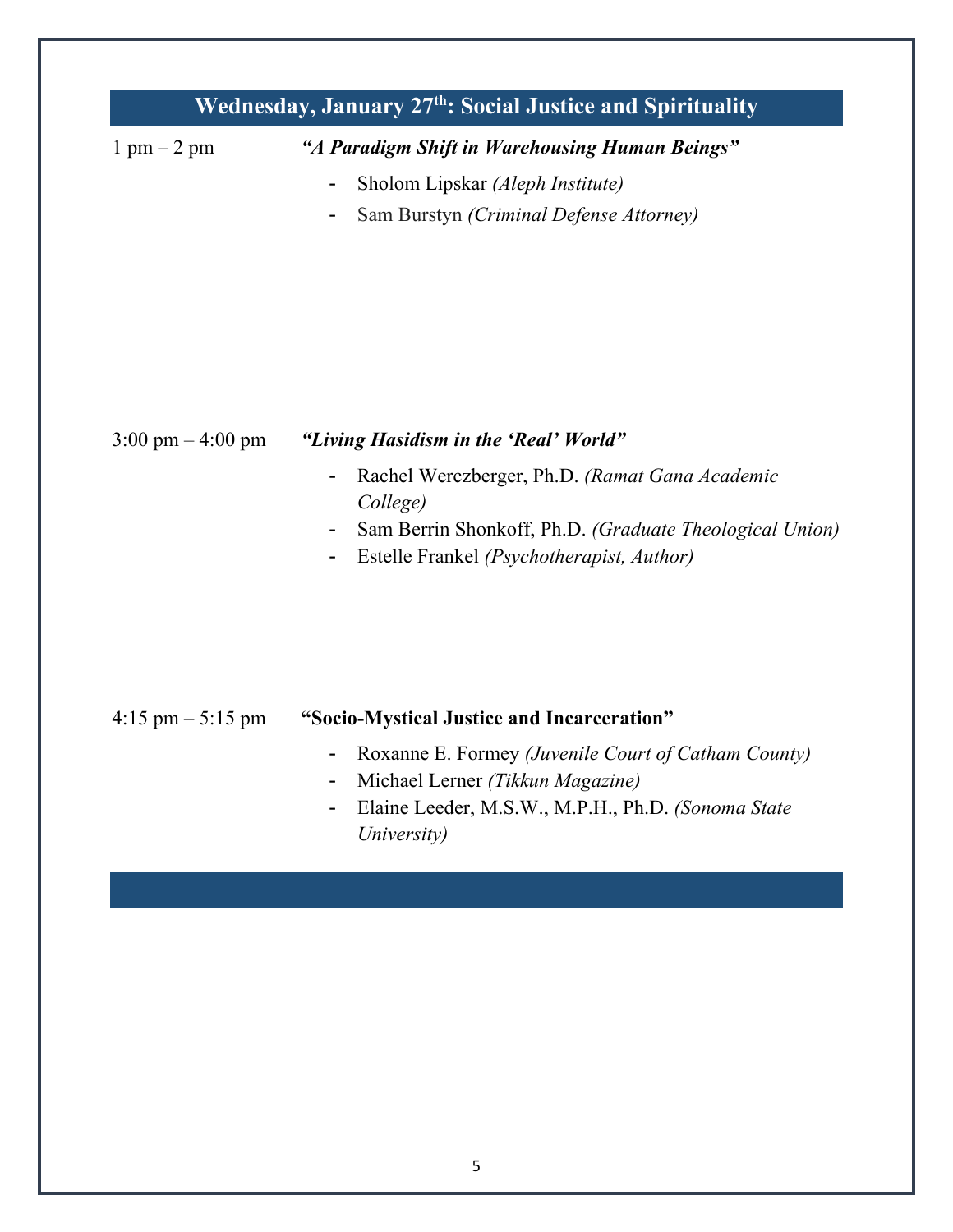| $11:00$ am $-12:00$ pm              | "Reimagining Education"                                                                                 |
|-------------------------------------|---------------------------------------------------------------------------------------------------------|
|                                     |                                                                                                         |
|                                     | Yotam Hotam, Ph.D. (University of Haifa)<br>Peter McLaren, Ph.D. (Chapman University)                   |
|                                     |                                                                                                         |
| $12:00$ am $-1:00$ pm               | "Paths to Utopia Today: Social Vision and Economic<br>Questions"                                        |
|                                     | Catherine Casey (Loughborough University)                                                               |
|                                     | Heinz Sünker (University of Wuppertal)                                                                  |
| $1:00 \text{ pm} - 2:00 \text{ pm}$ | "Higher Education: Elevating Transformational Learning &<br><b>Personal Development"</b>                |
|                                     | Benjamin Selznick, Ph.D. (James Madison University)                                                     |
|                                     | Tricia Seifert, Ph.D. (Montana State University)                                                        |
|                                     | Claire Robbins, Ph.D. (Virginia Tech)<br>Seán McCarthy, Ph.D. (James Madison University)                |
| $3:00 \text{ pm} - 4:00 \text{ pm}$ | Keynote Lecture: "In The Footsteps of the Footsteps: Retrieving<br>the Future in Anticipating the Past" |
|                                     | Introduction by Eli Rubin                                                                               |
|                                     | Elliot Wolfson, Ph.D. (U.C. Santa Barbara)                                                              |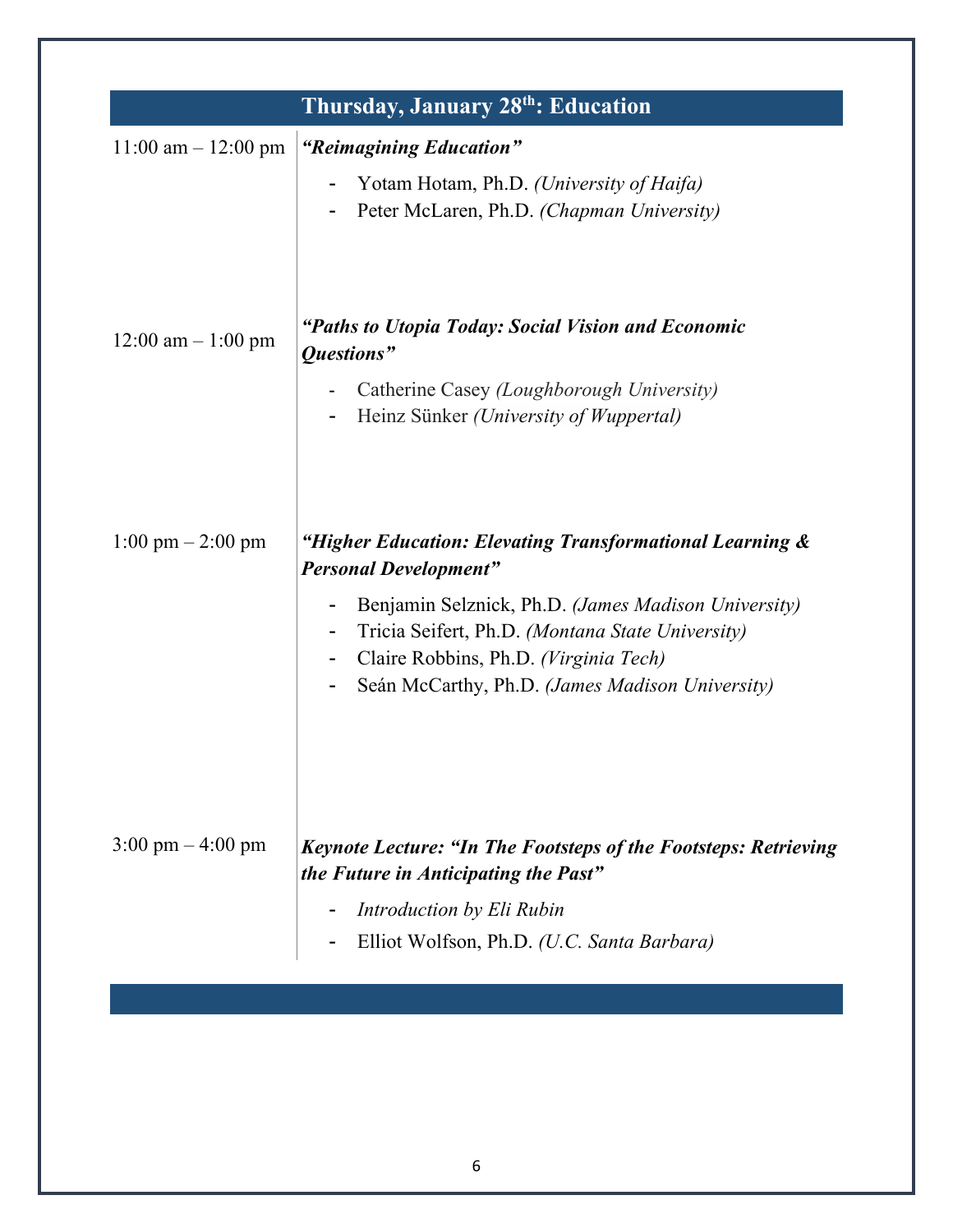| <b>Monday, February 1st: Looking Forwards</b> |                                                                                                                                                                                                                                                                 |  |
|-----------------------------------------------|-----------------------------------------------------------------------------------------------------------------------------------------------------------------------------------------------------------------------------------------------------------------|--|
| 12:00 am $-$ 2:00 pm                          | "Deliberation on the Future of Jewish Education"<br>Led by Barry Chazan, Ph.D.<br>-<br><b>Featuring teachings from:</b><br>O Zohar Raviv, Ph.D. (V.P. of Taglit-Birthright)<br>o Erica Brown, Ph.D. (Professor of Education at<br>George Washington University) |  |
| $2:00 \text{ pm} - 2:45 \text{ pm}$           | "Theory and Application of the Rebbe's Social Philosophy"<br>Richard Sugarman, Ph.D. (University of Vermont)<br>-<br>Binyamin Murray (Chabad of Middlebury)                                                                                                     |  |
| $3:00 \text{ pm} - 4:00 \text{ pm}$           | "The Power of Moral Imagination"<br>Joseph Telushkin (Author)                                                                                                                                                                                                   |  |
|                                               |                                                                                                                                                                                                                                                                 |  |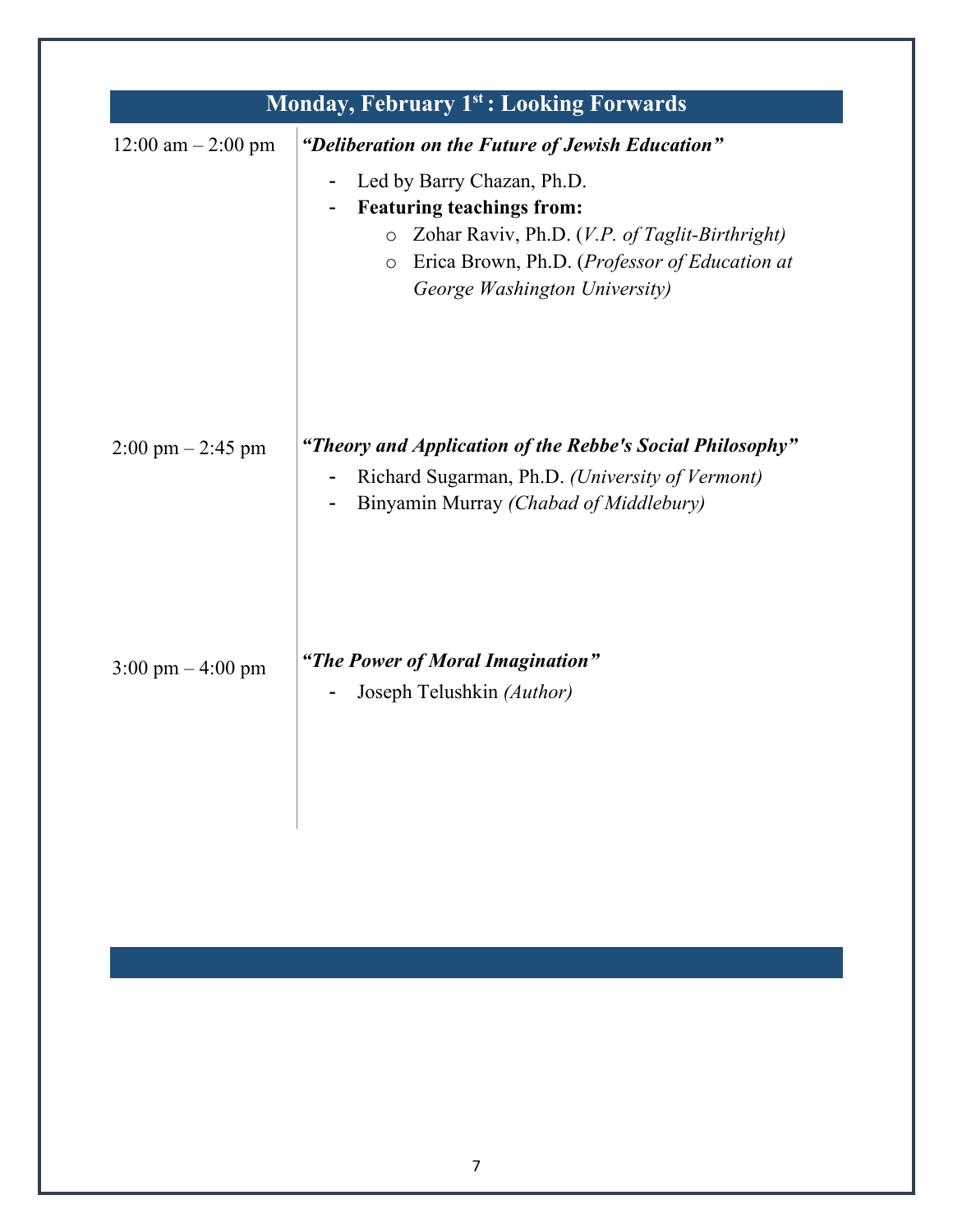### **Presenters**

**Adam Berman** is Urban Adamah's President and Founding Executive Director. Before founding Urban Adamah in 2010 he served as the Executive Director at the Isabella Freedman Jewish Retreat Center from 2002 – 2009 where he founded ADAMAH: The Jewish Environmental Fellowship, a three-month leadership training program for Jewish young adults that integrates Jewish learning with sustainable ecological practices.

**Ellen Bernstein** is the founder of the first national Jewish environmental organization, Shomrei Adamah, author of numerous books on the intersection of Judaism, Bible and Ecology, and member of the Yale Forum on Religion and Ecology advisory group.

**Kenyon Bonner, Ph.D.** is the Vice Provost and Dean of Students at the University of Pittsburgh, where he promotes and ensures a diverse, inclusive, and equitable learning and social environment for all students. Prior to his role as Vice Provost and Dean of Students, Bonner served for seven years as Associate Dean of Students and for 11 years as the Director of Student Life. Dr. Bonner is credited with developing the University's Reaching Inside Your Soul for Excellence (RISE) Mentoring Program.

**Steve Brenner, Ph.D.** is an expert in atmospheric sciences and physical oceanography from the Department of Geography and Environment at Bar Ilan University. He holds a B.S. in meteorology and physical oceanography from the City College of New York (1975) and doctorate in meteorology from MIT (1981). His research focuses on various theoretical and applied aspects of the past, present, and future ocean circulation of the Mediterranean Sea, the Gulf of Eilat, and the Dead Sea.

**Erica Brown, Ph.D.** is the director of the Mayberg Center for Jewish Education and Leadership and an associate professor of curriculum and pedagogy at The George Washington University. Erica was a Jerusalem Fellow, is a faculty member of the Wexner Foundation, an Avi Chai Fellow and the recipient of the 2009 Covenant Award for her work in education. She is the author of twelve books on leadership, the Hebrew Bible and spirituality; her newest book is *The Book of Esther: Power, Fate and Fragility in Exile* (Koren).

**Catherine Casey, Ph.D.** is a sociologist and Professor of Organization and Society at Loughborough University, United Kingdom. Her research addresses questions in socioeconomics, organizational analysis, and democratic governance.

**Barry Chazan, Ph.D.** is the Founding Director of the Spertus MAJPS Program, Professor Emeritus of Education at Hebrew University, and the Founding International Director of Education at Birthright Israel. He has served in important professional capacities with the Melton Center for Jewish Education and Andrea and Charles Bronfman Philanthropies.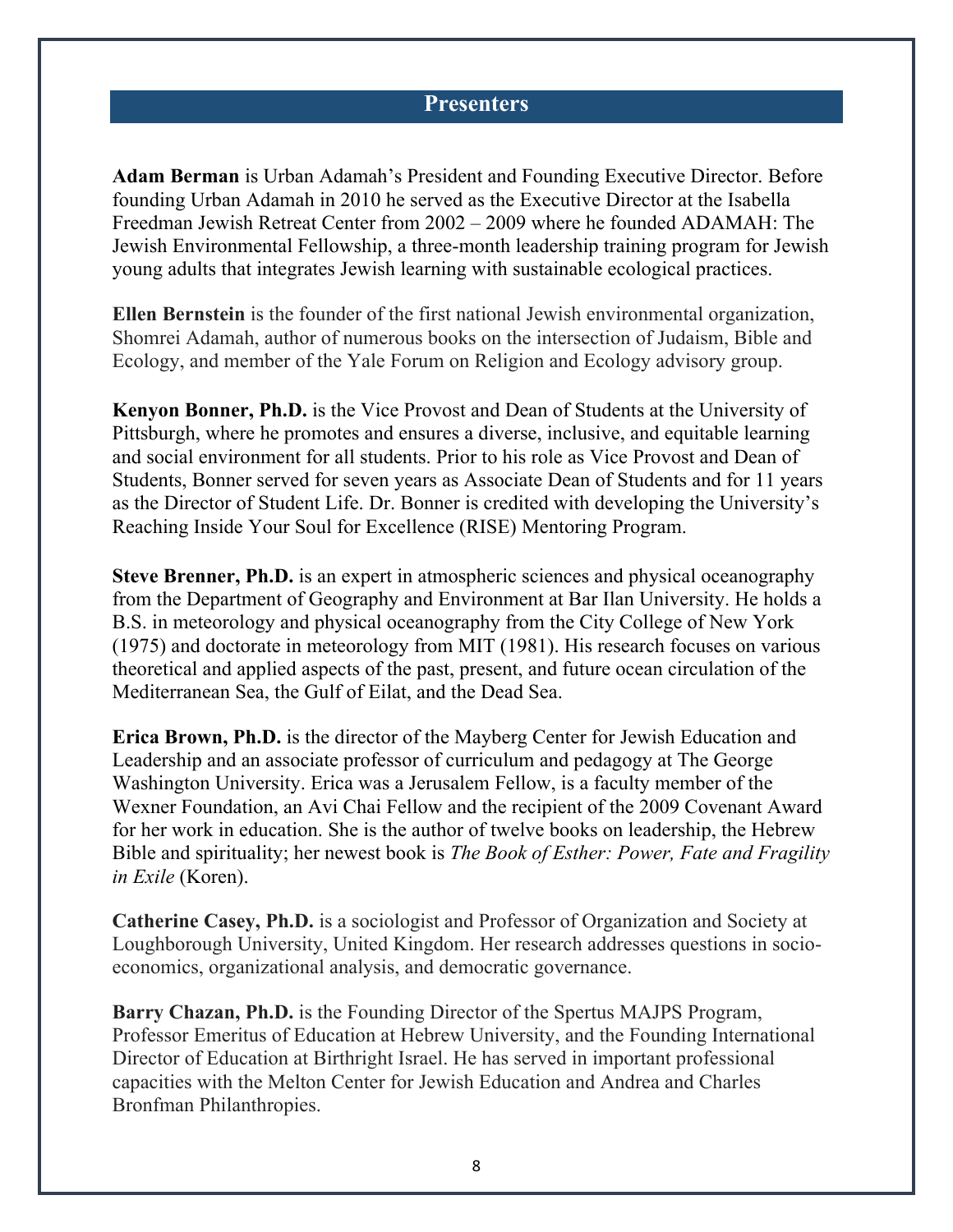**David L. Cohen** is a Senior Executive Vice President and the Chief Diversity Officer of Comcast Corporation, as well as a member of the Trustee Board and the Executive Committee of Penn Medicine. Before joining Comcast in July of 2002, David served as a partner in and Chairman of Ballard Spahr Andrews & Ingersoll, LLP, one of the 100 largest law firms in the country and also served as Chief of Staff to the Honorable Edward G. Rendell, the Mayor of the City of Philadelphia. In addition, David serves on both the Board of Directors and the Executive Committee of the Greater Philadelphia Chamber of Commerce and is a member of the Chamber's CEO Council for Growth.

**Jon Erickson, Ph.D.** is the Blittersdorf Professor of Sustainability Science and Policy in the Rubenstein School of Environment and Natural Resources and Fellow of the Gund Institute for Environment at the University of Vermont. He has published widely on climate change and renewable energy while leading international research and education programs as a Fulbright Scholar in Tanzania and teaching worldwide.

**Michal Etzion** is a doctoral student in the Gender Studies program at Bar Ilan University planning a dissertation on the subject of Chabad shlichot. Her research interests include motherhood, feminist theory, religion, and Jewish studies.

**Roxanne E. Formey (Chana Ruth)** has served since 2018 as Judge/Court Administrator and Clerk of Court for the Magistrate Court of Chatham County while serving as pro tem judge for the Juvenile Court of Chatham County. In 2020, she was selected as Juvenile Court Judge in the Juvenile Court of Chatham County. Roxanne has aided numerous humanitarian causes and domestic violence prevention organizations with legal assistance, and continues to volunteer with organizations dedicated to community development and human rights.

**Estelle Frankel** is a practicing psychotherapist, author, spiritual director and popular public speaker. In her private practice in Albany, CA. She works with individuals and couples providing brief and long-term psychotherapy and spiritual mentoring. Estelle is also a seasoned teacher and author of numerous books on Jewish mysticism and meditation who offers workshops on the intersection of psychology and spirituality, Kabbalah and healing, and *Musar*, Mindfulness and Positive Psychology.

**Chava Green** is a doctoral student at Emory University in the Graduate Division of Religion. She is a fellow at the Tam Institute for Jewish Studies. Chava uses ethnographic methods to think about the ways Hasidic texts influence the lives and identities of Chabad women and their relationship to feminism.

**Yotam Hotam, Ph.D.** is a senior Lecturer in the faculty of Education at the University of Haifa, a research fellow of the Bucerius Institute for Research of Contemporary German History and Society and the Haifa Center for German and European Studies. His research focuses on the relations between the "secular" and the "religious" in modern society and covers a variety of themes related to pedagogy and Jewish thought.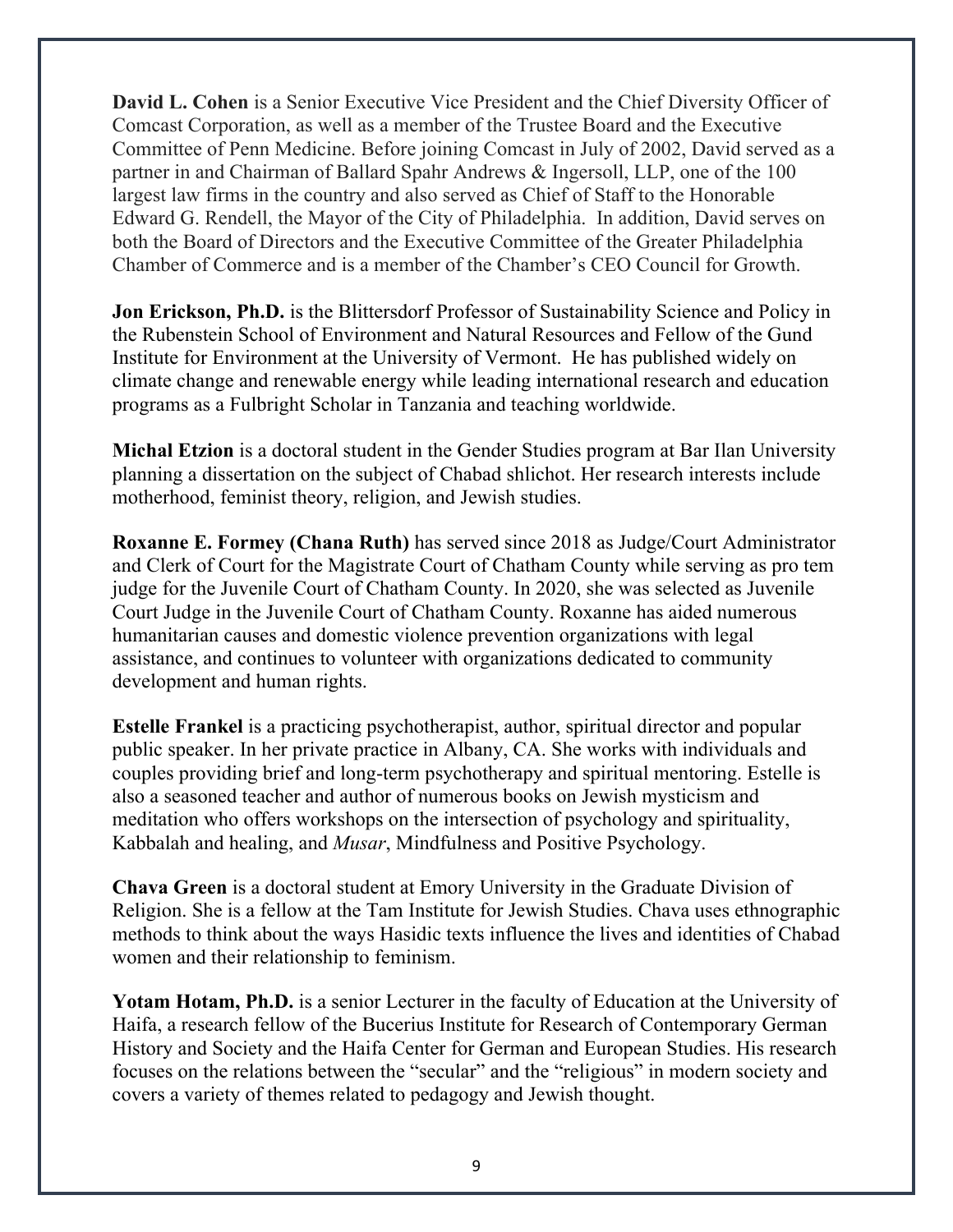**Charles "Chaz" Lattimore Howard, Ph.D** is the University Chaplain and Vice President for Social Equity and Community at The University of Pennsylvania. The author of five books, he seeks to love and inspire love in others.

**Kathy Humphrey, Ph.D.** serves as the University of Pittsburgh's Senior Vice Chancellor for Engagement and Secretary of the Board of Trustees. In these roles, she oversees the University's internal and external relations, focusing on facilitating business engagement, strategic initiatives, partnerships and government interaction at all levels. She has earned numerous awards and recognitions throughout her career, including the YWCA Tribute to Women Leadership Award, 2016 Nellie Leadership Award, a distinction as one of the New Pittsburgh Courier's "50 Women of Excellence," the 2019 Onyx Woman Leadership Award, and the Pitt African American Alumni Council's Sankofa Award. Dr. Humphrey also maintains a faculty appointment in Pitt's School of Education.

**Elaine (Sneierson) Leeder** is Social Science Dean Emerita and Professor Emerita of Sociology at Sonoma State University. She has 44 years of teaching experience, including working in prisons with convicted felons. Leeder was a visiting scholar at the United States Holocaust Memorial Museum, the author of numerous books on incarceration and sociology, and a recipient of the Real Hero Award by the America Red Cross for her prison work. Leeder (a very distant relative of the Rebbe) is honored to be included in this panel since being a Jew and her prison work are core pieces of her identity.

**Liel Leibovitz, Ph.D.** is an editor at large at Tablet Magazine and the co-host of its popular podcast, Unorthodox. He's the author or co-author of several books, including, most recently, *Stan Lee: A Life in Comics*, published as part of the Yale Jewish Lives series. He holds a PhD in communications from Columbia University, and lives in Manhattan with his wife and two children.

**Michael Lerner** is the Editor of Tikkun magazine, the Chair of The Network of Spiritual Progressives, the Rabbi at Beyt Tikkun Synagogue-Without-Walls, and the author of many books, such as his most recent *Revolutionary Love: A Political Manifesto to Heal and Transform the World* (2020).

**Sholom D. Lipskar** is the founder of the Aleph Institute, which is a non-profit Jewish organization dedicated to assisting and caring for the wellbeing of members of isolated populations, such as U.S. military personnel, prisoners, and people institutionalized or at risk of incarceration due to mental illness or addictions. In addition, Rabbi Lipskar has been an emissary in Miami for the Lubavitcher Rebbe since 1968, where he founded the Landow Yeshiva Center, The Shul of Bal Harbour, and the Educational Academy for the Elderly. Rabbi Lipskar has created alternative punishment philosophies and developed unique educational opportunities for the general public in the field of treatment of closed populations.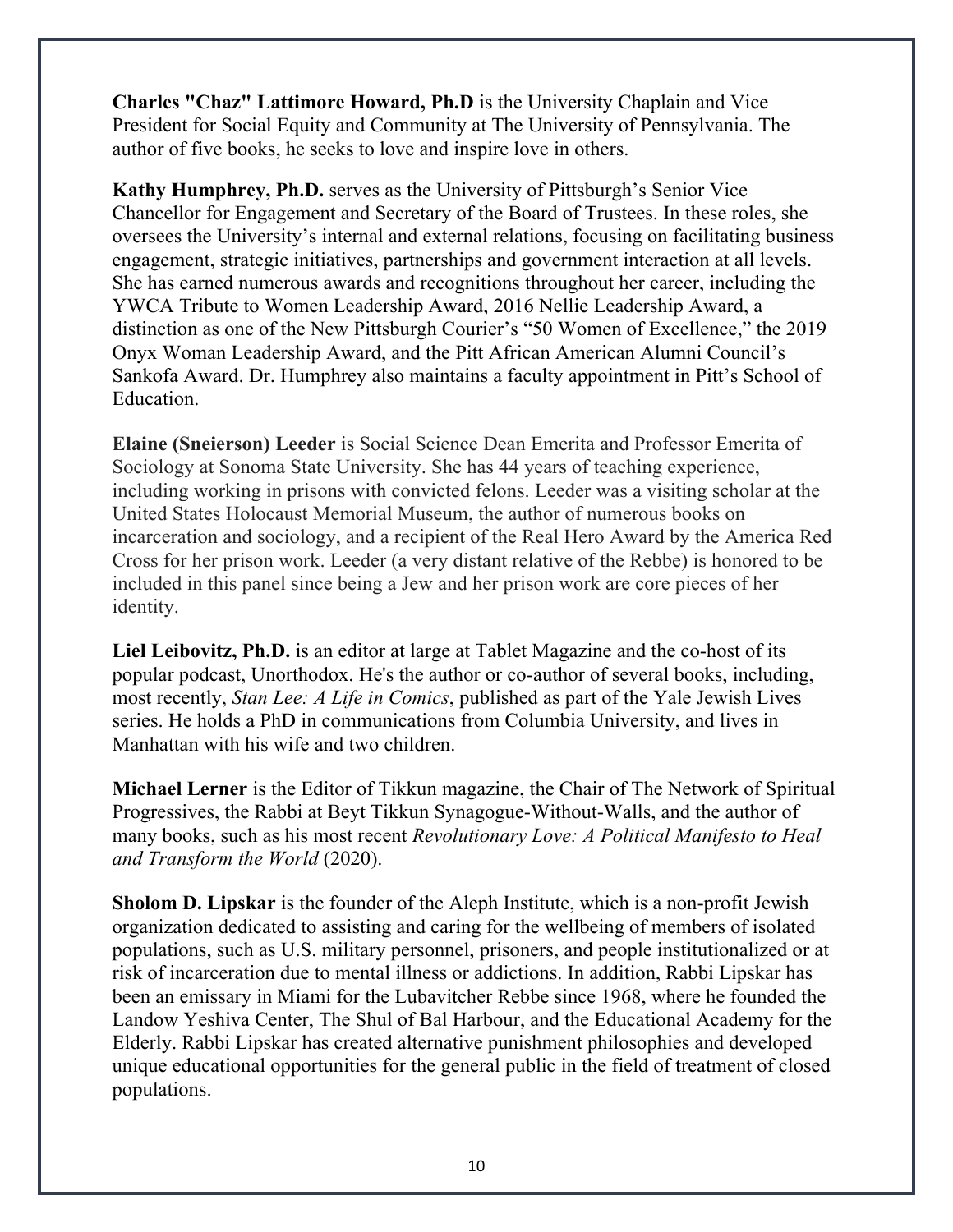**Naftali (Tali) Loewenthal, Ph.D.** is a Teaching Fellow at the Dept of Hebrew and Jewish Studies of UCL (University College London, University of London), lecturing in Jewish Spirituality. He has authored many celebrated books on contemporary Hasidism and Chabad history. He also directs the Chabad Research Unit, providing adult education, and teaches academic Religious Studies at the Lubavitch Senior Girls' School in London.

**Sandra Lubarsky, Ph.D.** has spent most of her years as a university professor and administrator bringing sustainability into the curriculum and into campus activities. She founded one of the first graduate programs in sustainability, the M.A. in Sustainable Communities, at Northern Arizona University and chaired the Department of Sustainable Development at Appalachian State University. Sandra currently serves as President of Flagstaff College.

**Rebecca A. Martusewicz, Ph.D.** is Professor Emerita in the Department of Teacher Education at Eastern Michigan University (EMU), and Docent Professor at Tampere University, in Tampere, Finland. In 1988 she received her doctorate from the University of Rochester, chaired and mentored by Dr. Philip Wexler. For the next 31 years at EMU, she taught courses within the Social Foundations of Education, focusing specifically on EcoJustice Education, Globalization, EcoFeminism, and Advanced Qualitative Methods.

**Ariel Evan Mayse, Ph.D.** joined the faculty of Stanford University in 2017 as an assistant professor in the Department of Religious Studies and serves as the rabbi-inresidence at *Atiq: Jewish Maker Institute* (atiqmakers.org). He is the author of several books on Hasidism and Neo-Hasidism, including the two-volume *A New Hasidism: Roots and Branches* (Jewish Publication Society, 2019).

**Seán McCarthy, Ph.D.** is an associate professor in the School of Writing, Rhetoric and Technical Communication at James Madison University (JMU). Seán's primary research and teaching interests are situated at the intersection of community engagement and digital literacies. He is also experienced in project-focused, interdisciplinary teaching and research, largely through his role as lead instructor and course designer at JMU X-Labs, an undergraduate-focused innovation program

**Bill McKibben** is a contributing writer to *The New Yorker*, a founder of the grassroots climate campaign 350.org and the Schumann Distinguished Professor in Residence at Middlebury College in Vermont. He was a 2014 recipient of the Right Livelihood Prize, sometimes called the 'alternative Nobel,' and the Gandhi Peace Award.

**Peter McLaren, Ph.D.** is Distinguished Professor in Critical Studies, Donna Ford Attallah College of Educational Studies, Chapman University. He is Co-Director and International Ambassador for Global Ethics and Social Justice of the Paulo Freire Democratic Project, College of Educational Studies, Chapman University. He is Professor Emeritus, University of California, Los Angeles, where he taught for 20 years. He served as Honorary Chair Professor, Northeast Normal University in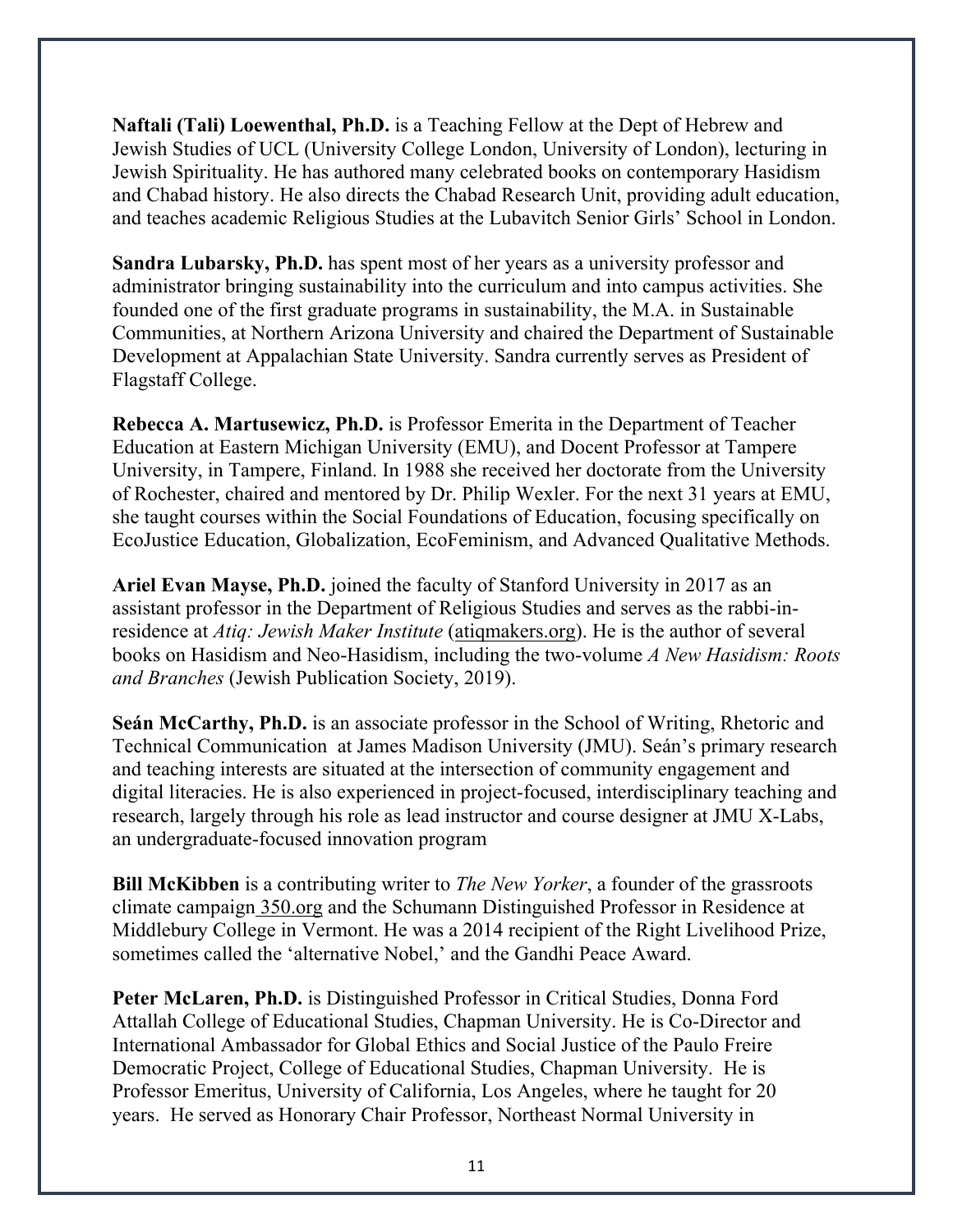Changchun, China (2014-2019). He is the author and editor of approximately 50 books and hundreds of journal publications.

**Erik Peckar** is the General Manager of Vineyard Power, a community-owned cooperative whose aim is to help build a sustainable energy future for Martha's Vineyard. As the manager, Erik organizes and executes day-to-day operations. Erik is primarily involved with company outreach while aiding Vineyard Wind through the permitting process to become the first offshore wind farm in Massachusetts. He has worked extensively on Community Empowerment, a piece of proposed legislation in Massachusetts designed to enable communities through a democratic process to expand local renewable energy development.

**Zohar Raviv, Ph.D** is an internationally recognized educator of Judaism who serves as the International VP of Education for Taglit-Birthright Israel. Prior to assuming his current position, Raviv served as Assistant Professor of Jewish Studies at Oberlin College and as the Hebrew University Florence Melton Scholar to North America. Raviv is a graduate of Bar-Ilan University, Brandeis University, and received his PhD in Jewish Thought from the University of Michigan.

**Claire Robbins, Ph.D.** is an associate professor of higher education at Virginia Tech. Dr. Robbins has more than fifteen years of experience in research, teaching, and student and academic affairs practice at public and private colleges and universities. Her research primarily focuses on equity, diversity and inclusion, as well as on graduate student development and socialization.

**Benjamin Selznick, Ph.D** is an assistant professor of strategic leadership with a focus on postsecondary analysis and leadership at James Madison University. His research focuses on developing undergraduate innovators, campus climate for religion, and organizational change. He has been involved with Chabad on Campus since attending a Shabbat dinner at Dartmouth College in 2003.

**Tricia Seifert, Ph.D.** is associate professor in the Adult & Higher Education program at Montana State University. She also maintains a faculty appointment at the University of Toronto. Her research broadly investigates the relationship between college student experiences and postsecondary learning and success. She recently co-authored *How College Affects Students, vol. 3*, published by Wiley and finished a five-year term as Associate Editor for International Research & Scholarship for the *Journal of College Student Developmen*t.

**Sam Berrin Shonkoff, Ph.D.** is assistant professor of Jewish studies at the Graduate Theological Union in Berkeley, California. He is the editor of *Martin Buber: His Intellectual and Scholarly Legacy* (Brill, 2018) and co-editor, with Ariel Mayse, of *Hasidism: Writings on Devotion, Community, and Life in the Modern World (Brandeis*) University Press, 2020). Shonkoff is currently completing a book on embodied theology in Buber's interpretations of Hasidic sources.